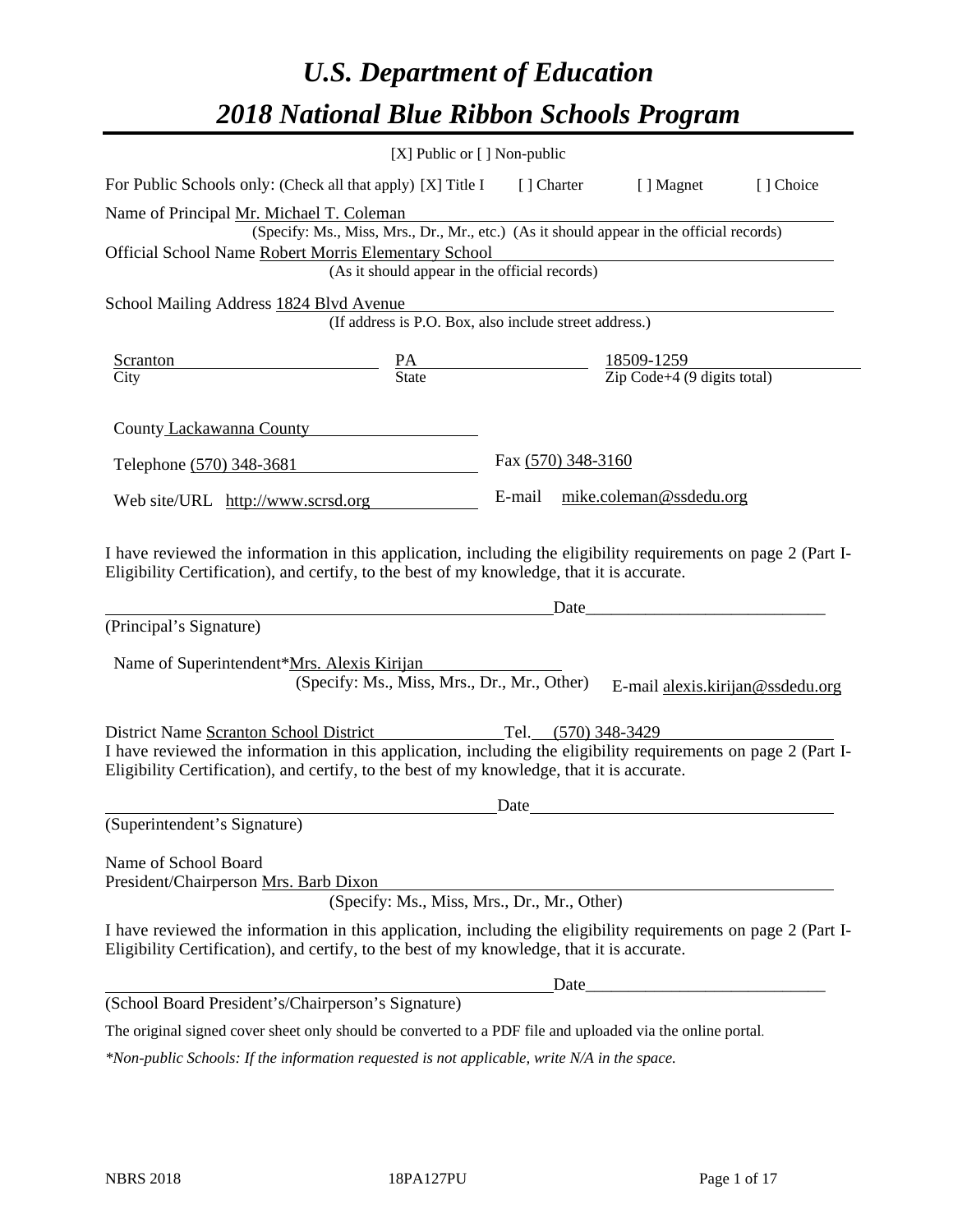The signatures on the first page of this application (cover page) certify that each of the statements below, concerning the school's eligibility and compliance with U.S. Department of Education and National Blue Ribbon Schools requirements, are true and correct.

- 1. The school configuration includes one or more of grades K-12. (Schools on the same campus with one principal, even a K-12 school, must apply as an entire school.)
- 2. All nominated public schools must meet the state's performance targets in reading (or English language arts) and mathematics and other academic indicators (i.e., attendance rate and graduation rate), for the all students group and all subgroups, including having participation rates of at least 95 percent using the most recent accountability results available for nomination.
- 3. To meet final eligibility, all nominated public schools must be certified by states prior to September 2018 in order to meet all eligibility requirements. Any status appeals must be resolved at least two weeks before the awards ceremony for the school to receive the award.
- 4. If the school includes grades 7 or higher, the school must have foreign language as a part of its curriculum.
- 5. The school has been in existence for five full years, that is, from at least September 2012 and each tested grade must have been part of the school for the past three years.
- 6. The nominated school has not received the National Blue Ribbon Schools award in the past five years: 2013, 2014, 2015, 2016, or 2017.
- 7. The nominated school has no history of testing irregularities, nor have charges of irregularities been brought against the school at the time of nomination. The U.S. Department of Education reserves the right to disqualify a school's application and/or rescind a school's award if irregularities are later discovered and proven by the state.
- 8. The nominated school has not been identified by the state as "persistently dangerous" within the last two years.
- 9. The nominated school or district is not refusing Office of Civil Rights (OCR) access to information necessary to investigate a civil rights complaint or to conduct a district-wide compliance review.
- 10. The OCR has not issued a violation letter of findings to the school district concluding that the nominated school or the district as a whole has violated one or more of the civil rights statutes. A violation letter of findings will not be considered outstanding if OCR has accepted a corrective action plan from the district to remedy the violation.
- 11. The U.S. Department of Justice does not have a pending suit alleging that the nominated school or the school district as a whole has violated one or more of the civil rights statutes or the Constitution's equal protection clause.
- 12. There are no findings of violations of the Individuals with Disabilities Education Act in a U.S. Department of Education monitoring report that apply to the school or school district in question; or if there are such findings, the state or district has corrected, or agreed to correct, the findings.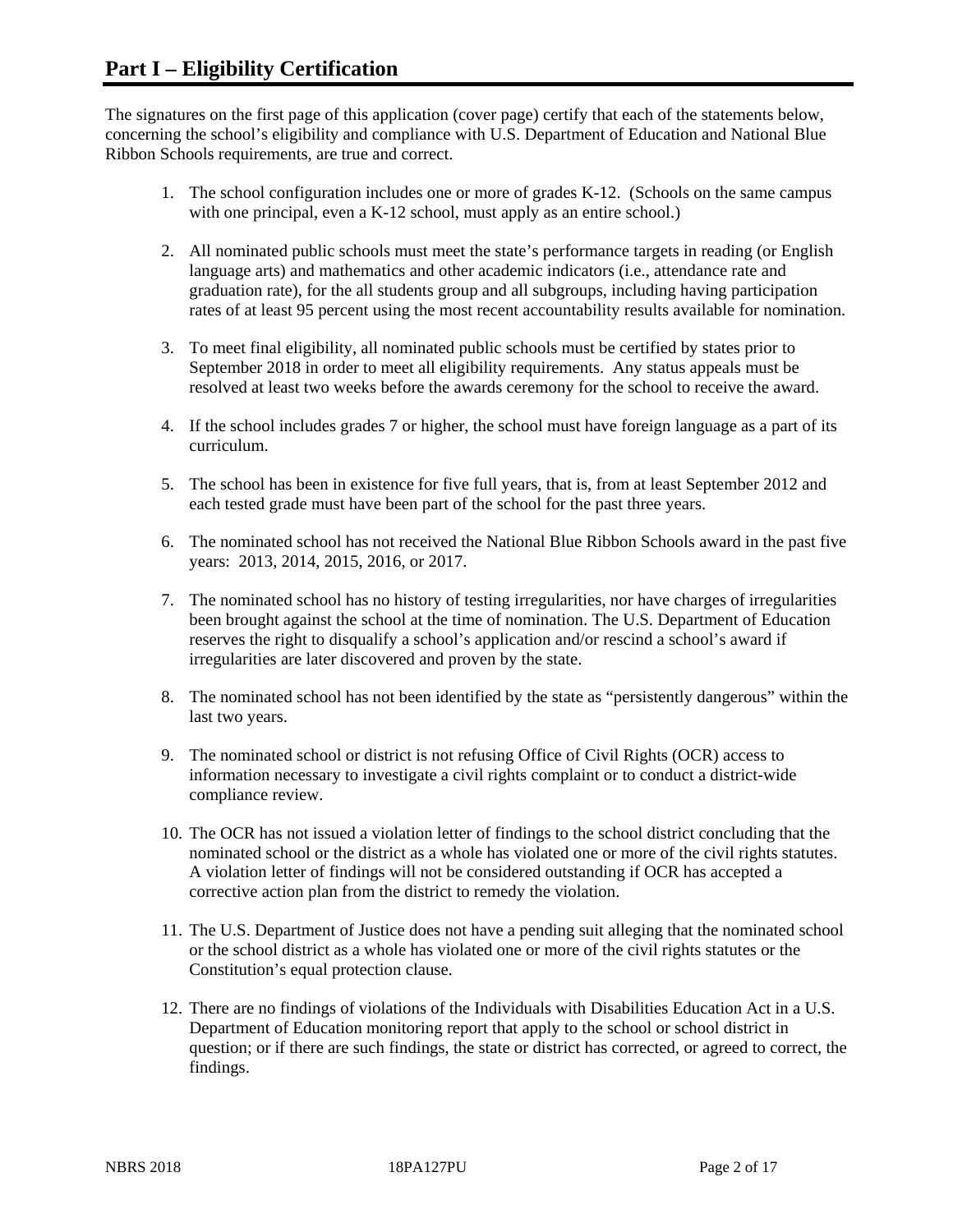# **PART II - DEMOGRAPHIC DATA**

#### **Data should be provided for the most recent school year (2017-2018) unless otherwise stated.**

#### **DISTRICT**

1. Number of schools in the district  $11$  Elementary schools (includes K-8) (per district designation): 3 Middle/Junior high schools 2 High schools 0 K-12 schools

16 TOTAL

**SCHOOL** (To be completed by all schools)

2. Category that best describes the area where the school is located:

[X] Urban or large central city [ ] Suburban [] Rural or small city/town

3. Number of students as of October 1, 2017 enrolled at each grade level or its equivalent in applying school:

| Grade                           | # of         | # of Females | <b>Grade Total</b> |
|---------------------------------|--------------|--------------|--------------------|
|                                 | <b>Males</b> |              |                    |
| <b>PreK</b>                     | 21           | 12           | 33                 |
| $\mathbf K$                     | 24           | 21           | 45                 |
| $\mathbf{1}$                    | 18           | 27           | 45                 |
| $\overline{2}$                  | 27           | 28           | 55                 |
| 3                               | 26           | 25           | 51                 |
| 4                               | 22           | 28           | 50                 |
| 5                               | 36           | 19           | 55                 |
| 6                               | 0            | $\theta$     | $\Omega$           |
| 7                               | 0            | $\theta$     | 0                  |
| 8                               | 0            | $\theta$     | 0                  |
| 9                               | 0            | 0            | 0                  |
| 10                              | 0            | 0            | 0                  |
| 11                              | 0            | 0            | 0                  |
| 12 or higher                    | 0            | 0            | 0                  |
| <b>Total</b><br><b>Students</b> | 174          | 160          | 334                |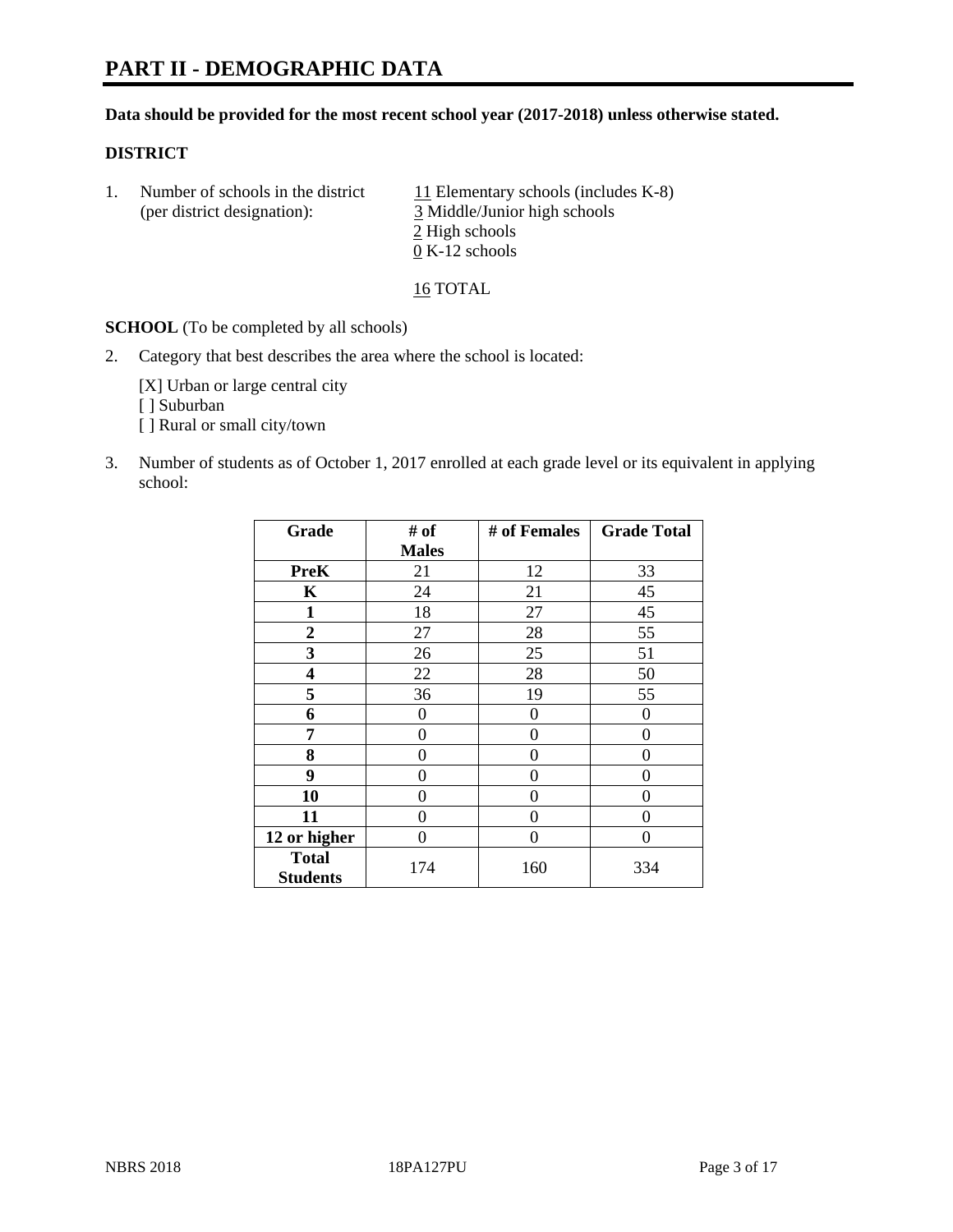the school: 1 % Asian

4. Racial/ethnic composition of  $1\%$  American Indian or Alaska Native 11 % Black or African American 11 % Hispanic or Latino 0 % Native Hawaiian or Other Pacific Islander 66 % White 10 % Two or more races **100 % Total**

(Only these seven standard categories should be used to report the racial/ethnic composition of your school. The Final Guidance on Maintaining, Collecting, and Reporting Racial and Ethnic Data to the U.S. Department of Education published in the October 19, 2007 *Federal Register* provides definitions for each of the seven categories.)

5. Student turnover, or mobility rate, during the 2016 – 2017 school year: 15%

If the mobility rate is above 15%, please explain.

This rate should be calculated using the grid below. The answer to (6) is the mobility rate.

| <b>Steps For Determining Mobility Rate</b>         | Answer |
|----------------------------------------------------|--------|
| $(1)$ Number of students who transferred to        |        |
| the school after October 1, 2016 until the         | 29     |
| end of the 2016-2017 school year                   |        |
| (2) Number of students who transferred             |        |
| <i>from</i> the school after October 1, 2016 until | 13     |
| the end of the 2016-2017 school year               |        |
| (3) Total of all transferred students [sum of      | 42     |
| rows $(1)$ and $(2)$ ]                             |        |
| (4) Total number of students in the school as      |        |
| of October 1, 2016                                 | 280    |
| $(5)$ Total transferred students in row $(3)$      |        |
| divided by total students in row (4)               | 0.15   |
| $(6)$ Amount in row $(5)$ multiplied by 100        | 15     |

6. English Language Learners (ELL) in the school:  $3\%$ 

10 Total number ELL

Specify each non-English language represented in the school (separate languages by commas): Spanish, Chinese

7. Students eligible for free/reduced-priced meals: 59 % Total number students who qualify: 197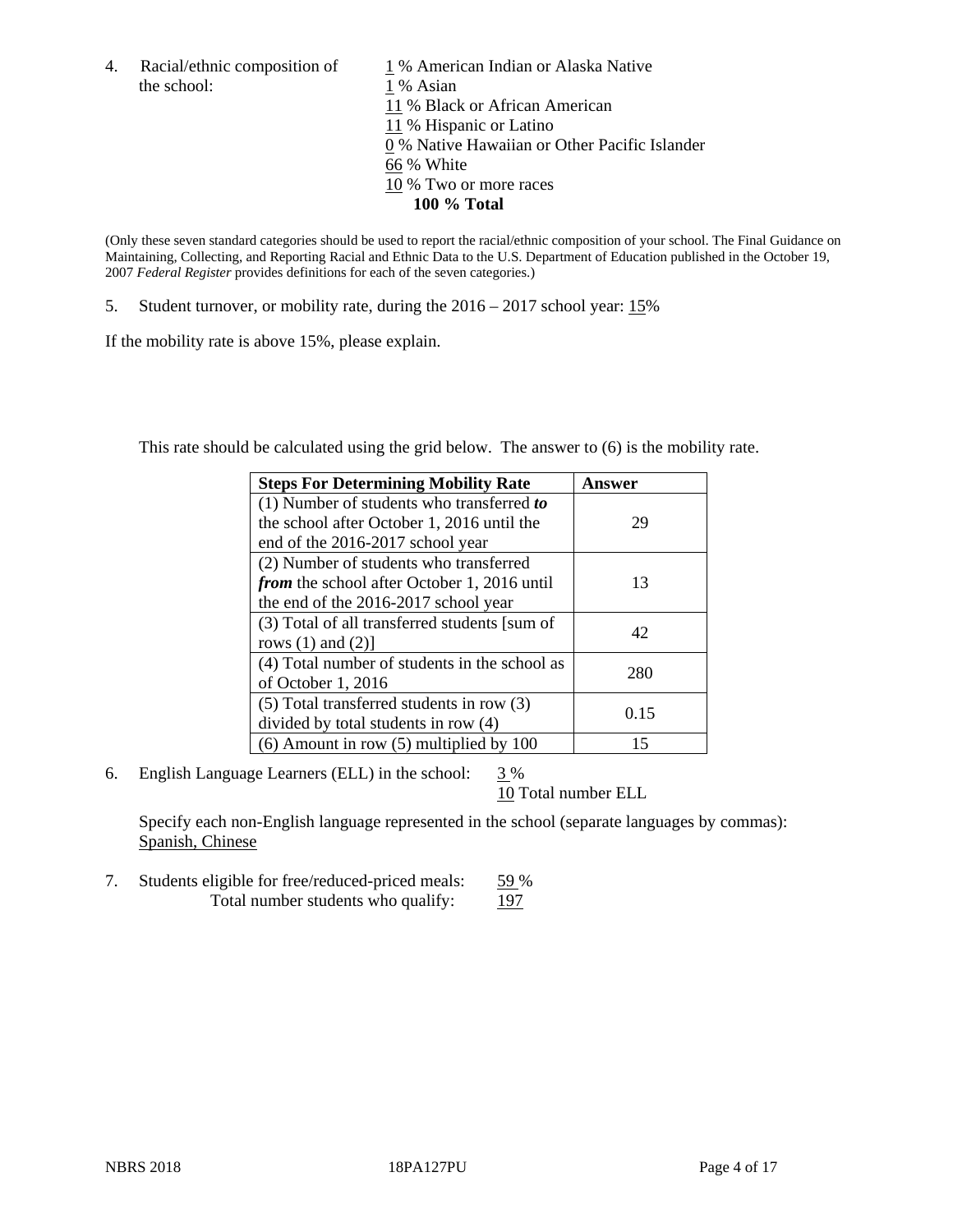48 Total number of students served

Indicate below the number of students with disabilities according to conditions designated in the Individuals with Disabilities Education Act. Do not add additional conditions. It is possible that students may be classified in more than one condition.

| 7 Autism                  | 0 Multiple Disabilities                 |
|---------------------------|-----------------------------------------|
| 0 Deafness                | 0 Orthopedic Impairment                 |
| 0 Deaf-Blindness          | 3 Other Health Impaired                 |
| 0 Developmentally Delayed | 17 Specific Learning Disability         |
| 1 Emotional Disturbance   | 12 Speech or Language Impairment        |
| 2 Hearing Impairment      | 0 Traumatic Brain Injury                |
| 6 Intellectual Disability | 0 Visual Impairment Including Blindness |

- 9. Number of years the principal has been in her/his position at this school:  $2$
- 10. Use Full-Time Equivalents (FTEs), rounded to nearest whole numeral, to indicate the number of school staff in each of the categories below:

|                                                                                                                                                                                                                                | <b>Number of Staff</b> |
|--------------------------------------------------------------------------------------------------------------------------------------------------------------------------------------------------------------------------------|------------------------|
| Administrators                                                                                                                                                                                                                 |                        |
| Classroom teachers including those<br>teaching high school specialty                                                                                                                                                           |                        |
| subjects, e.g., third grade teacher,                                                                                                                                                                                           | 13                     |
| history teacher, algebra teacher.<br>Resource teachers/specialists/coaches                                                                                                                                                     |                        |
| e.g., reading specialist, science coach,<br>special education teacher, technology<br>specialist, art teacher, etc.                                                                                                             | 11                     |
| Paraprofessionals under the<br>supervision of a professional<br>supporting single, group, or classroom<br>students.                                                                                                            | 6                      |
| Student support personnel<br>e.g., guidance counselors, behavior<br>interventionists, mental/physical<br>health service providers,<br>psychologists, family engagement<br>liaisons, career/college attainment<br>coaches, etc. | $\mathcal{D}$          |

11. Average student-classroom teacher ratio, that is, the number of students in the school divided by the FTE of classroom teachers, e.g., 22:1 25:1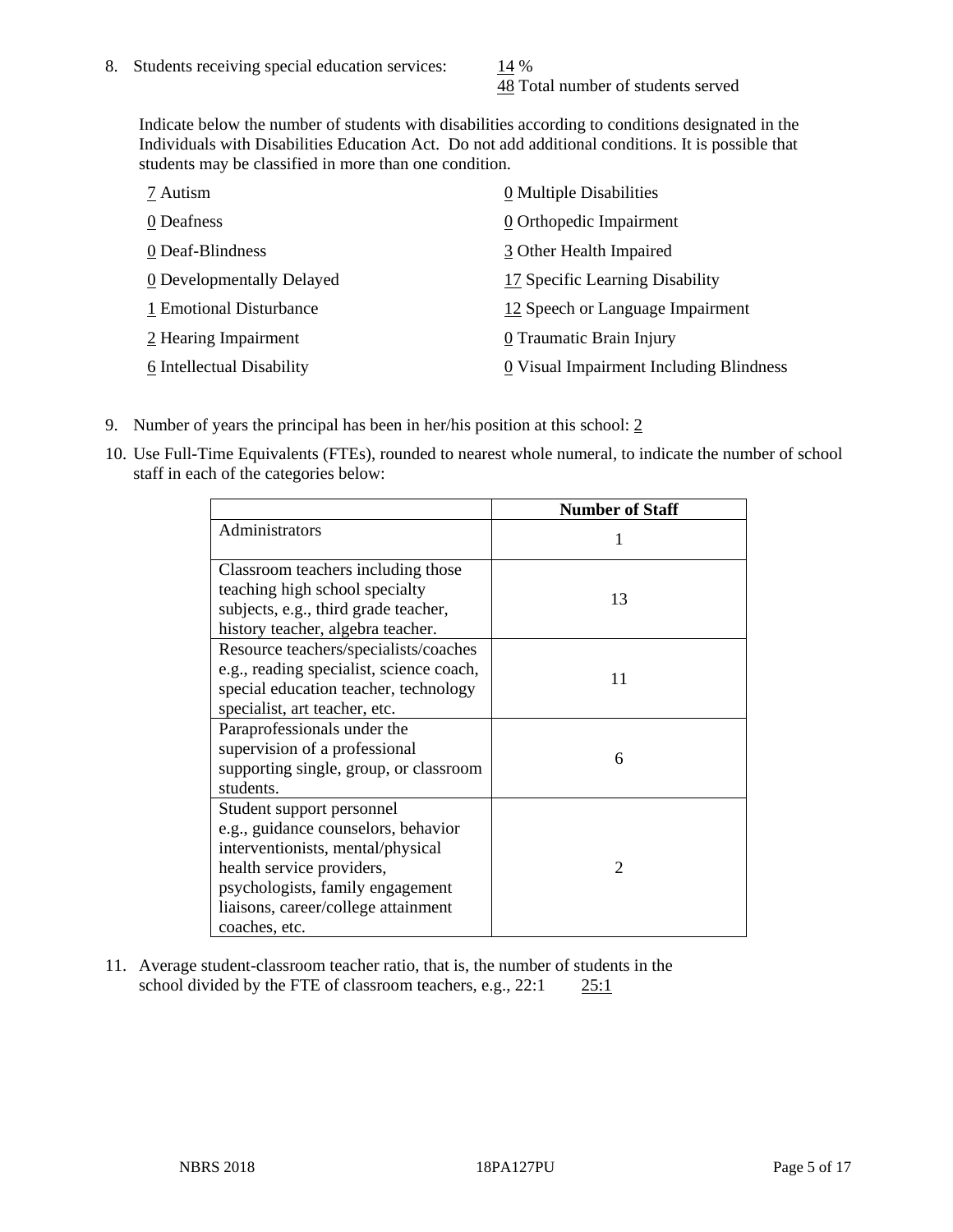12. Show daily student attendance rates. Only high schools need to supply yearly graduation rates.

| <b>Required Information</b> | 2016-2017 | 2015-2016 | 2014-2015 | 2013-2014 | 2012-2013 |
|-----------------------------|-----------|-----------|-----------|-----------|-----------|
| Daily student attendance    | 94%       | 93%       | 95%       | 96%       | 94%       |
| High school graduation rate | 0%        | 0%        | 0%        | 0%        | 0%        |

#### 13. **For high schools only, that is, schools ending in grade 12 or higher.**

Show percentages to indicate the post-secondary status of students who graduated in Spring 2017.

| <b>Post-Secondary Status</b>                  |    |
|-----------------------------------------------|----|
| Graduating class size                         |    |
| Enrolled in a 4-year college or university    | 0% |
| Enrolled in a community college               | 0% |
| Enrolled in career/technical training program | 0% |
| Found employment                              | 0% |
| Joined the military or other public service   | 0% |
| . Other                                       |    |

14. Indicate whether your school has previously received a National Blue Ribbon Schools award. Yes No X

If yes, select the year in which your school received the award.

15. In a couple of sentences, provide the school's mission or vision statement.

Robert Morris Elementary in partnership with staff, students, parents, and community will provide a nurturing environment committed to providing academic excellence and personal, social, and physical growth of all students.

16. **For public schools only**, if the school is a magnet, charter, or choice school, explain how students are chosen to attend.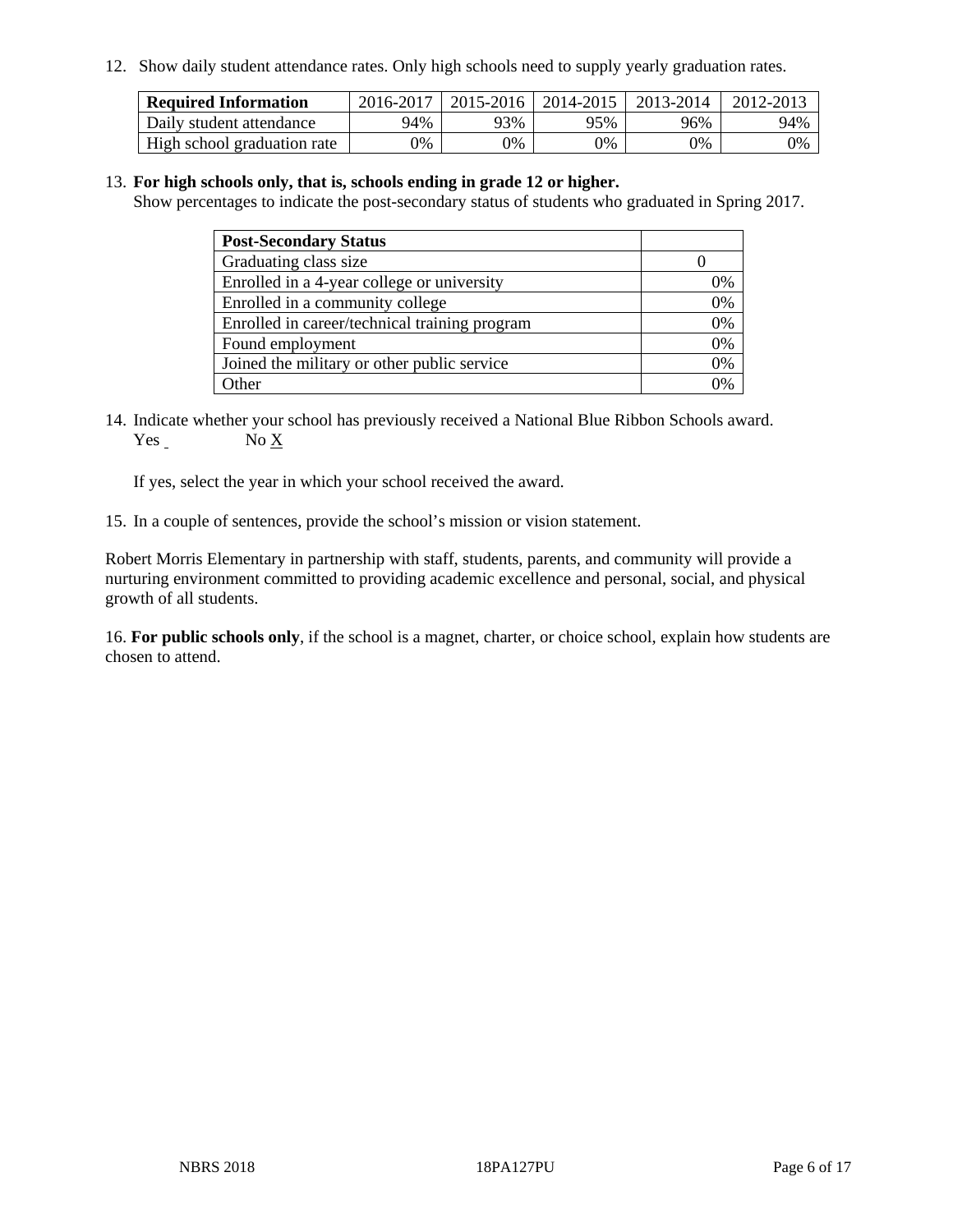# **PART III – SUMMARY**

The Robert Morris Elementary Family encompasses a partnership of students, staff, parents, and the community working together. Our goal is to provide a nurturing, challenging and safe school environment where children can flourish and grow to meet their full potential. We are dedicated to guiding all of the students toward achieving individual success, appreciating human value and becoming lifelong learners. The staff sets goals and expectations that exceed the Common Core standards set by the Pennsylvania Department of Education. Maintaining and achieving these goals, and the goals of each individual child, is our main commitment.

The school was named for Robert Morris, Jr., a Founding Father of the United States. He was born in England on January 20, 1734. Morris migrated to the United States as a teenager and went on to become a successful businessman. He oversaw the striking of the first coins in the United States and signed the Declaration of Independence. He is widely regarded as one of the founders of the financial system in our country, along with Alexander Hamilton and Albert Gallatin.

Robert Morris Elementary School was built in 1895 at the corner of Boulevard Avenue and Columbia Street in the Green Ridge section of Scranton, Pennsylvania. An annex was added to the main building in 1926. In 1965, Robert Morris underwent complete modernization as part of the Scranton School District's multimillion dollar improvement program. The original structure from 1895 was demolished, the annex was renovated, and a beautiful modern school was built in its place with nineteen classrooms housing grades kindergarten through grade six, a library, music and art rooms along with a huge play area for the students.

Currently, Robert Morris provides educational services to children from preschool through grade five. In addition to the support of the regular education teachers, various services are provided by the Scranton School District. Multiple academic needs can be met through the support of teachers and staff from Title I Reading and Math, English Language Learners, School Psychologists, Learning Support, Autistic Support, Life Skills Support and Gifted Support. Additionally, emotional support is offered to our students through intensive case management with our Student Based Behavioral Health Program (SBBH) in conjunction with the Scranton Counseling Center. This SBBH program provides a therapeutic support for students in need. Health and wellness needs are provided by the school nurse, the district's physician and dental program. Speech therapy, occupational therapy and physical therapy are offered to those qualifying students. A School Wide Positive Behavior Support Program (SWPBS) is utilized throughout the school, which fosters students' self esteem and a sense of being part of the Robert Morris Community. A team of talented specialty teachers enrich the students by exposing and providing outlets for creativity in music, art, literature and movement.

The demographics of Robert Morris Elementary have changed in conjunction with the changing economic climate of the country. Parents are hard working, supportive and involved in their children's education. We have an active Parent Teacher Association (PTA) that is constantly working on innovative ideas to make the educational experience memorable and fun for the students. The PTA also provides the funding for enhanced community experiences. They recognize that each child at Robert Morris Elementary is a valuable individual and an integral part of the school community. The Green Ridge section of Scranton is a close-knit community with Robert Morris Elementary being its neighborhood school, and most students live within walking distance. The businesses are in close proximity to the school forming an extended community relationship allowing staff, parents and students to frequent them, and in turn, the businesses have partnered with Robert Morris Elementary for various events including the Halloween Parade, Christmas tree decorating and sponsoring fundraisers.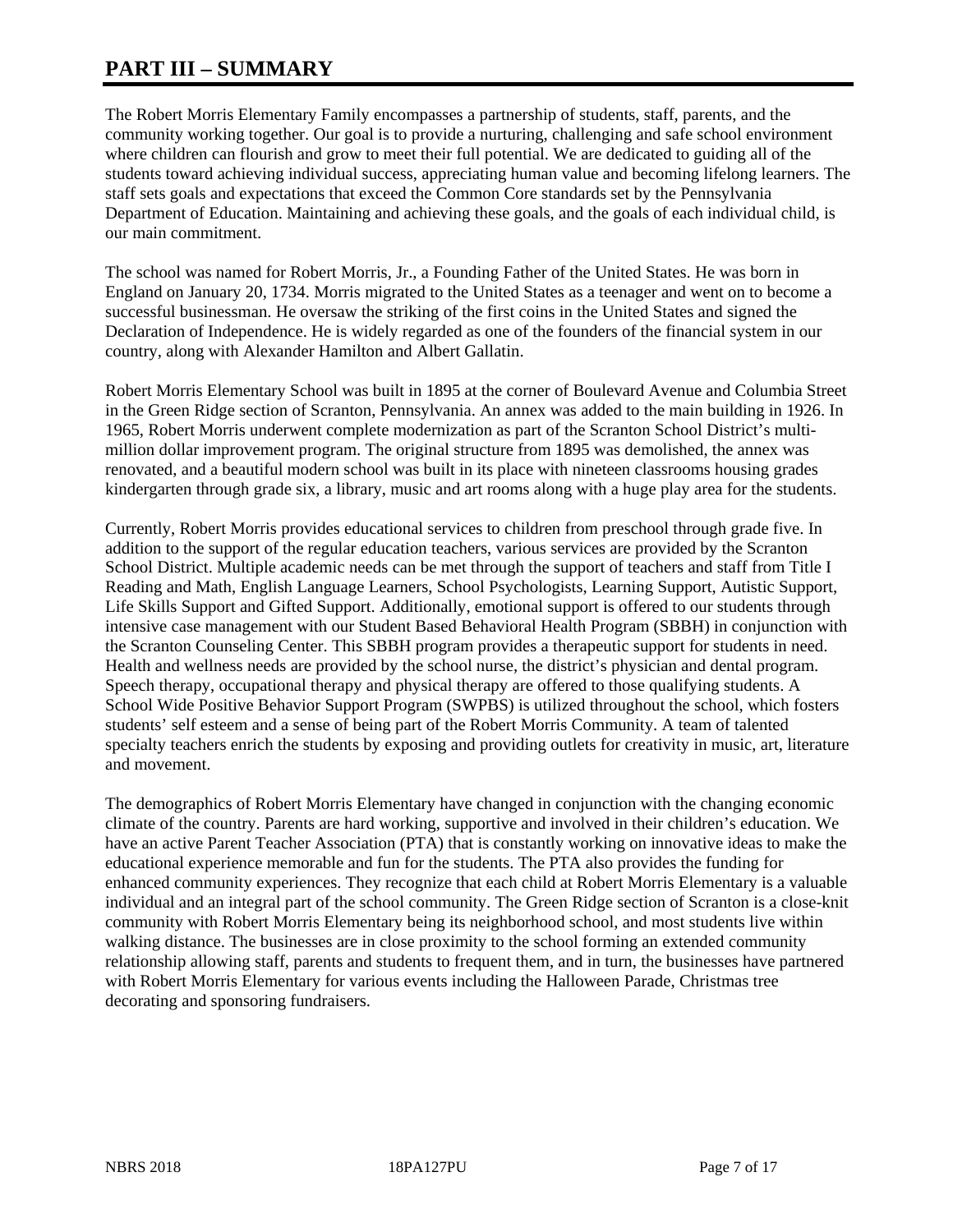# **1. Core Curriculum:**

Robert Morris Elementary implements the Pennsylvania Common Core State Standards in all subject areas ensuring that students are ready for success in higher education. We have created a strong curriculum that works within the standards to meet individual student needs and learning styles to reach maximum potential for all.

Within the last few years our school, along with the Scranton City School District as a whole, restructured our standards. To support these changes, we purchased new, rigorous, research- based materials to support the curricula in English Language Arts (ELA) and Mathematics. These new materials best fit the learning styles of our Robert Morris Elementary population. Science and Social Studies are taught either as standalone classes or are integrated into ELA and Mathematics classes. This provides our students the foundations needed for success in Science, Technology, Engineering, Arts, and Mathematics (STEAM), as well as delivering the fundamentals in history, geography and citizenship.

In our English Language Arts curriculum, teachers guide students along to develop them into critical readers and proficient writers through student-centered instruction and interdisciplinary themes. Teachers also focus on the progressive development of reading comprehension so that students can utilize strategies effectively throughout their educational careers. Through reading a diverse array of texts, and in a range of subjects, students are expected to build knowledge, gain insights, explore possibilities, and broaden their perspective. Teachers target individual student needs that are identified through standards and delivered through program elements which include: phonemic awareness, phonics, vocabulary, text dependent analysis, comprehension skills, and fluency. All students in grades Preschool through fifth grade receive instruction in ELA that follow the same scope and sequence. Through the use of a spiraled curriculum, concepts are reviewed and then expanded upon from year to year.

Robert Morris Elementary has developed a strong Mathematics curriculum that, much like our ELA curriculum, is based on identifying individual student needs. Teacher guidance of student discovery through hands on problem solving connects math to common situations encountered outside the classroom. The curriculum is geared to promote creativity and use of manipulatives encouraging students to become flexible thinkers within the following broad categories: Numbers and Operations in both Base-Ten and Fractions, Operations and Algebraic Thinking, Geometry, Measurement, Data Analysis and Probability, and Mathematical Practices.

These components of our elementary Mathematics program develop student understanding of basic skills and fundamental algorithms. Our Mathematics program encourages students to work cooperatively, communicate mathematically, and make connections between important mathematical topics and the real world. All Robert Morris Elementary students receive instruction in Mathematics through a spiraled approach in which mastery is gained over time rather than during a few teacher-centric lessons.

In the early primary grades, Science curriculum is presented through thematic instruction, thus allowing students to experience the science curriculum within both ELA and Mathematics. In the later elementary grades, the Science curriculum is a core class. The standards based curriculum has been developed to be both hands-on and to be the building blocks to future STEAM instruction. The curriculum encourages students to apply their knowledge and test theories, individually or cooperatively, through experimentation.Science content in kindergarten through second grade is driven through the ELA curriculum. Students experience planting and germination of seeds when they read stories based on those topics. Life cycles of animals and roles/occupations people take within different regions and cultures across the country are also covered. Third through fifth graders develop their inquiry based skills, constructing explanations and analyzing and interpreting data. They learn to use these skills to identify if things are living or nonliving as well as how they interact with each other.

Much like the Science curriculum, early primary Social Studies curriculum is taught thematically. The goal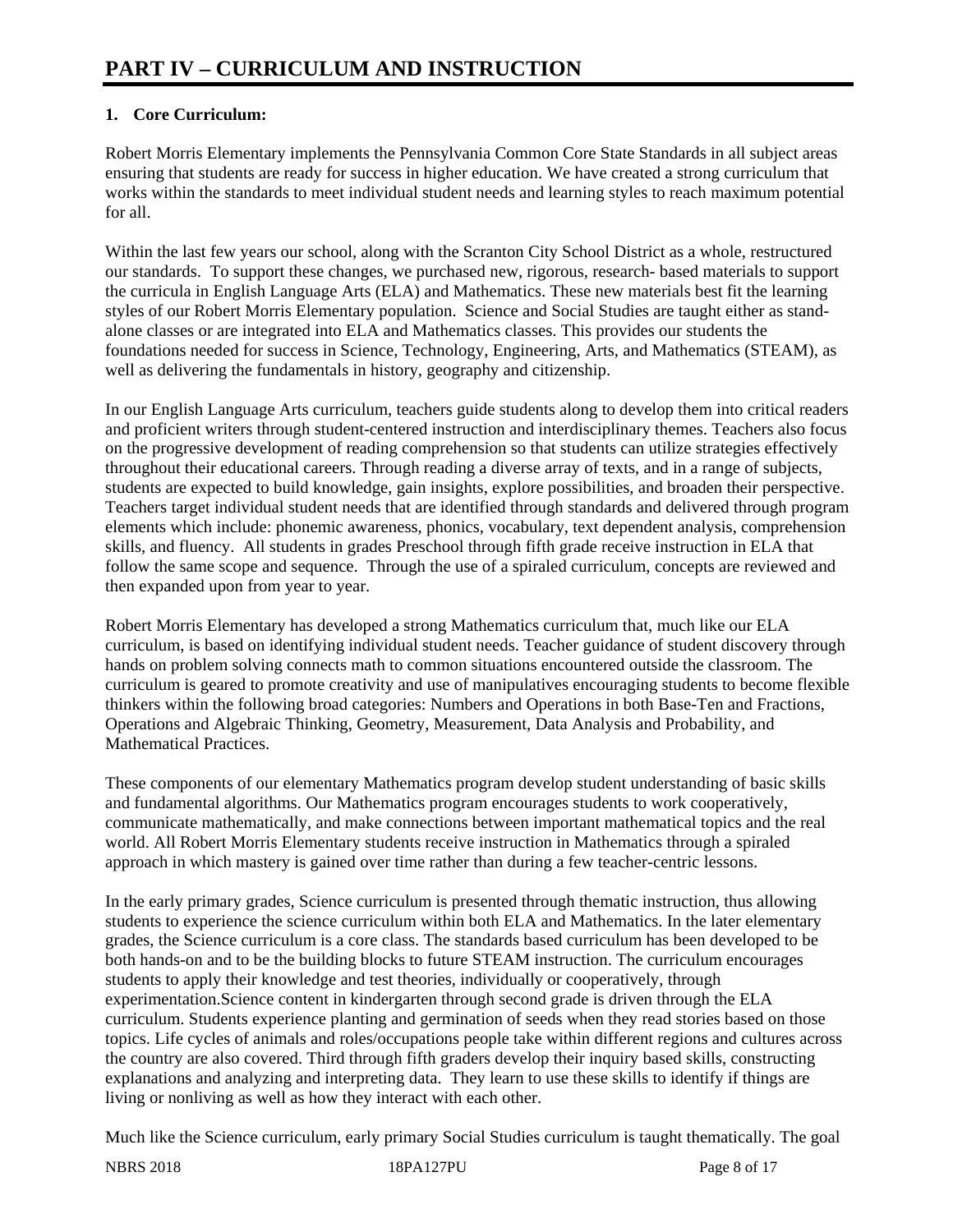of our curriculum is to assure students are exposed to social studies, history, and government through role play and immersive experiences throughout the community. In Social Studies, for kindergarten through second grade, the focus is on understanding of what communities are and the roles people have within them. By third grade students grow their understanding and learn how people immigrated to settle into their communities, how the communities create a government to run the community, as well has how people make economic choices. Fourth grade places specific emphasis on Pennsylvania and its government. They discuss the role of each part of government and how they interact with other governments (national and local) and how they provide services for its people. Fifth graders take their knowledge from fourth grade and apply it to all of the United States. Emphasis is placed on how culture and geography plays an impact in different regions of the country. Emphasis is put onto being proactive citizens at every level. The later elementary grades have the same point of emphasis. The curriculum teaches proactive citizenry through an understanding of how diversity, overcoming adversity, and cooperation are essential traits of both Americans and Pennsylvanians.

For four-year old children in Preschool, we use a combination of two research based, accredited programs. The comprehensive literacy curriculum helps early learners develop the strong foundation they will need for reading and writing success. These units integrate math, science, and social-emotional development throughout the lessons, while encouraging the development of oral language and listening skills needed for future learning. Results of the standards and curriculum have shown that preschoolers build the alphabetic knowledge, phonological and phonemic awareness, and vocabulary development needed for school advancement.

In our Math curriculum, students work their way through activities to develop skills in counting, number concepts, measurement, graphing, and patterning. By exposing our children to this program in Preschool, we are giving them the basic pre-math skills that they will need to succeed in Kindergarten.

In Preschool, we also focus heavily on developing the social-emotional skills needed to succeed in school. Children are guided in developing their self-help skills, building independence, encouraging self-confidence, and learning when and how to ask for help when needed.

Robert Morris Elementary, and in fact the Scranton City School District as a whole, is an economically disadvantaged community. Both scientific research and anecdotal evidence seen within our building shows that students who have not been exposed to the skills presented through our Preschool curriculum, have gaps in Kindergarten preparedness. These gaps can often lead to further underachievement as a student progresses through elementary school and beyond. Therefore, Robert Morris Elementary Preschool program provides the impact necessary to ensure school readiness.

# **2. Other Curriculum Areas:**

Robert Morris Elementary offers related arts programs throughout the school day to our student population, which includes Art, Music, Physical Education, and Library. The teachers of these programs work collaboratively with the regular education teachers to supplement learning that takes place in our school. Advanced skills such as critical thinking, fine motor skills, hand-eye coordination, speech development, synthesizing, analyzing, and critiquing information occur regularly in these related art courses to increase student achievement. Students receive each related arts course forty minutes weekly.

All students receive music education. In this course, students respond to music through movement, sing songs across all cultures and genres, analyze music, learn how to play instruments, and notate music. Chorus and orchestra are offered to students in the fourth and fifth grades. These students perform at various venues throughout the community to showcase their talents. Much of the early primary grades' music program incorporates songs and movements to introduce and develop musical elements. The later elementary music program allows students to advance learning about music concepts and apply the music skills on instruments.

NBRS 2018 **18PA127PU** Page 9 of 17 The Library curriculum at Robert Morris Elementary provides students with a strong base in literature and literacy concepts while supporting classroom ELA, Science and Social Studies objectives. Administered by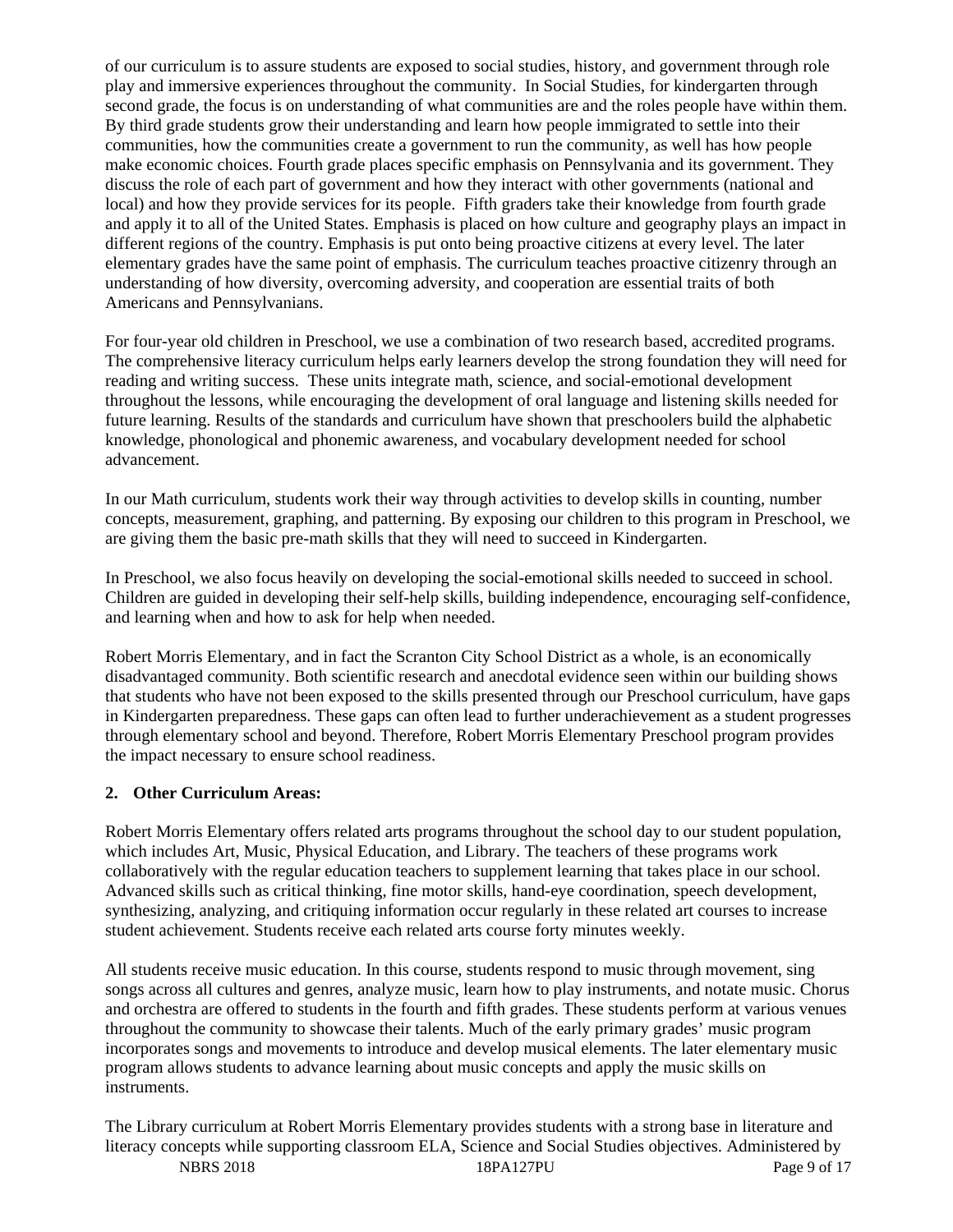an American Library Association-accredited librarian, the library program offers units on research skills, book care, library citizenship, literary elements, fiction and nonfiction genres, and PSSA preparation, all while encouraging critical thinking skills and literary analysis. Students are provided the opportunity to enjoy reading, hearing, and selecting award-winning literature. Students also learn valuable literacy skills and background information on a variety of topics. The librarian reads stories and books each week to younger students in a comfortable setting with plenty of questions and answers to foster literary discussions.

Robert Morris Elementary follows a Discipline Based Art Education program that is aligned with the Pennsylvania Common Core Standards. Standards from core subjects, such as Math and ELA, are integrated into various lessons. The Art curriculum has students understanding the following concepts: the use of art tools, safety procedures, basic art vocabulary from the elements and principles of art, express ideas independently, recognize and use all stages of the creative process, and gain an understanding and awareness of the role of art throughout history and across cultures. Finally, students develop and experience joy through creative expression.

Our Physical Education program teaches our students about health and wellness which includes nutritional information and exercise. Students engage in cross-curricular activities based on classroom objectives, health lessons relating to a well-balanced diet, develop fine and gross motor skills, and integration of technology. Students experience activities that model teamwork, positive social interactions, and responsibility. All activities are age appropriate to target developmental levels through the use of various skills. Our Physical Education promotes lifelong skills for participation in recreational activities, cooperative games and a healthy lifestyle to our students.

## **3. Instructional Methods, Interventions, and Assessments:**

Teachers employ a variety of auditory, kinesthetic, and tactile strategies to address the preferred learning modalities of individual students. They include graphic organizers, role play, oral and visual presentations, questioning, lecture, hands on experimentation followed by debriefing, use of audio visual equipment, and field trips.

NBRS 2018 18PA127PU Page 10 of 17 Daily learning objectives are communicated to the students allowing them to take ownership and control of their learning. Clear expectations are essential to effective teaching and student learning. Teachers focus on critical thinking and reasoning as well as informational literacy by using Webb's Depth of Knowledge (DOK) leveled questioning. The different level questioning is used to deliver the same curriculum to different level learners. For example, a level four question would be used for a more advanced student, allowing them to use strategic thinking and extend to critiquing and analyzing content. Our teachers recognize the enormous diversity that exists among students, plan appropriate instruction for a wide range of individual differences in the classroom, and believe, that all students can and will be successful in learning. Tiered instructional processes are used to deliver content to students on different academic levels to promote understanding based on their specific needs. We do this through core curriculum materials, which are aligned to state standards. This differentiated instruction allows each student to show growth regardless of their academic level. Teachers employ hands on, active learning in our Math and Science curriculum to enhance critical thinking skills to stimulate the students' natural curiosity about themselves and their environment. These investigative activities and open-ended questioning allow this type of learning to occur daily. Students work both independently and cooperatively on projects that require application of problem solving and higher order thinking. Teachers include technology when presenting their daily lessons. The programs used to deliver our curriculum all provide web-based supports and enrichment activities. Every classroom in the building is equipped with a Promethean Board which enhances instructional delivery. The faculty at Robert Morris Elementary employs assessment data to understand and improve student and school performance in numerous ways to guide instruction. Informal assessment occurs daily which allows teachers to know where students are performing and provides clear guidelines for additional instruction of the curriculum. For example, the Everyday Math Program has an opportunity for informal assessment in every lesson. Formal assessments like projects, essays, and exams are also used to track individual student performance and drive instruction. The above assessment results allow teachers to group the students accordingly to provide differentiated instruction. Some differentiated instructional methods we use are: small flexible groups, Title I services, Gifted Program, ELL support, tiered lessons, literature circles, peer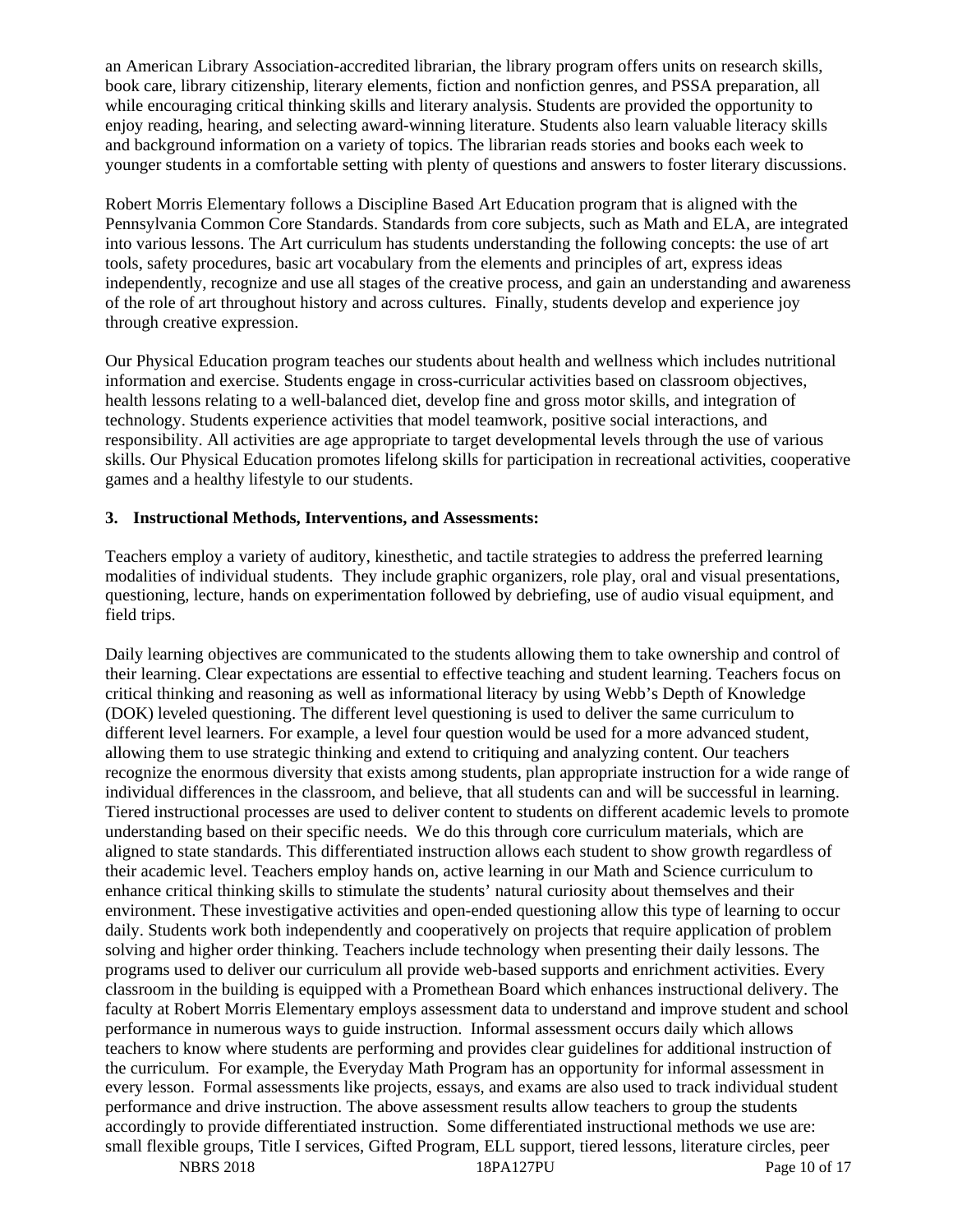tutoring, manipulatives, extended time, and adaptive materials. Our teachers set clear guidelines for independent work to match individual needs. Teacher's divide their time, resources, and efforts to effectively reach students with different backgrounds, skill levels, interests, and readiness to learn.

It is our belief that understanding our students will produce better educational outcomes. Professional collaboration allows teachers to provide information about students' strengths and areas of concern as they progress throughout their academic careers. Knowing our students' backgrounds, home lives, interests, and socioeconomic status allow us plan meaningful and effective instruction. Our plan includes measurable achievement goals and an action plan for their implementation and evaluation.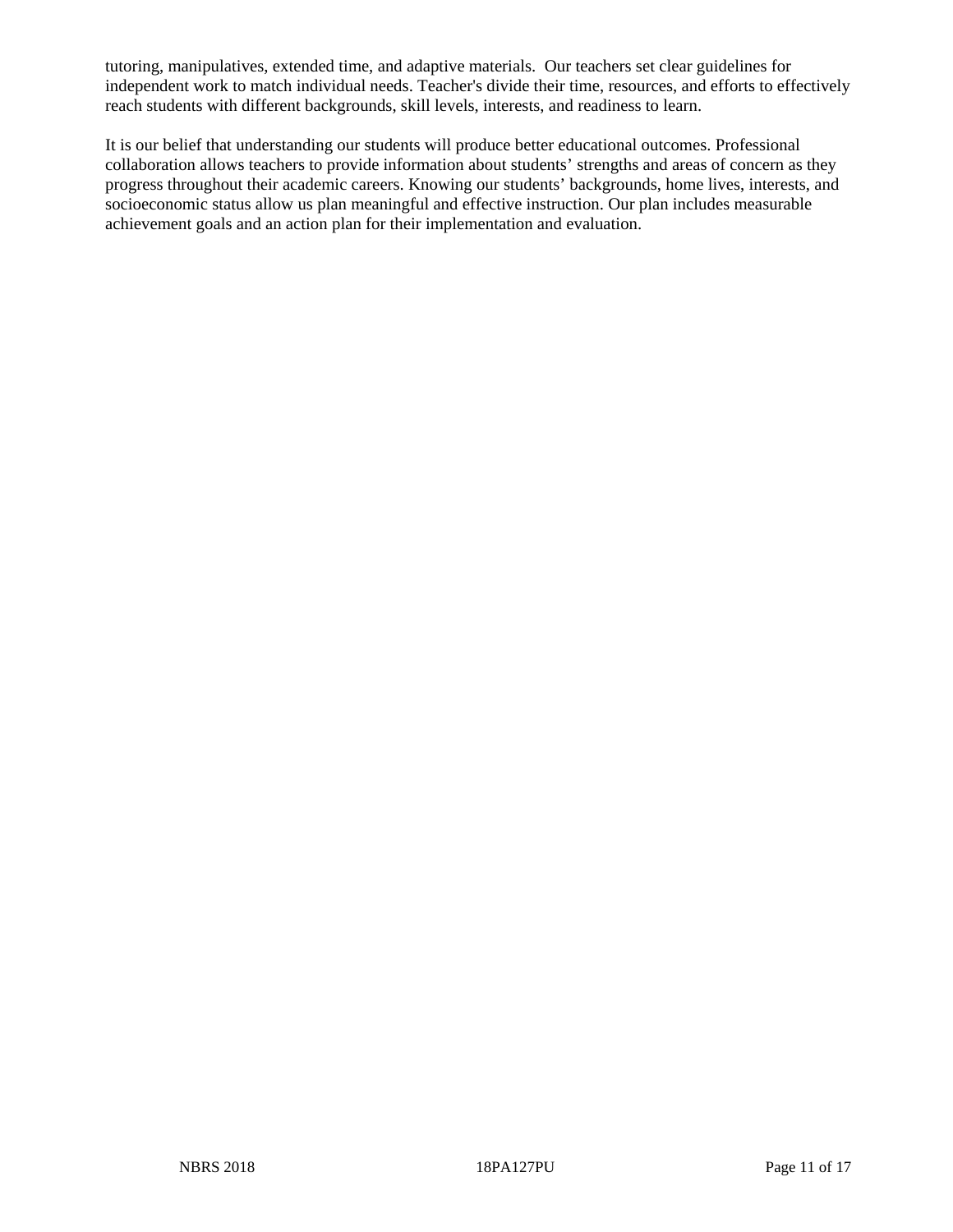## **1. School Climate/Culture:**

Robert Morris Elementary is a small community school, which is a piece of a much larger puzzle, the Scranton City School District. Although we work together and collaborate with all of our city schools, Robert Morris Elementary is known for its home-school connections, working together with teachers, staff and families to create and foster a positive learning environment. Our school is in constant communication with our students' families, utilizing not only traditional methods such as school calendars, parent-teacher meetings and phone calls, but also our school's website, Twitter, PTA Facebook and the Remind application. Making connections between a student's family and school environment is a top priority for supporting his or her academic, social and emotional growth.

In addition to family connections, Robert Morris Elementary utilizes a School-Wide Positive Behavior Program (SWPBP). Each child's behavior is recorded daily either through charting or in the individual student's planner to facilitate home-school connections. All students in our school attend assemblies together to learn about school rules, expectations, and rewards. Students are rewarded with Robert Morris Elementary Rockstar tickets, which all staff in the building distributes for positive behaviors. Rockstar tickets are then put into a drawing to win weekly prizes, which encourages students to follow procedures, and exhibit positive behaviors to earn more tickets. Each classroom has a Rockstar behavior chart. Each chart contains five color codes indicating level of student behavior that provides a visual to monitor and self correct their behaviors throughout the day. Positive behavior is rewarded weekly through Rockstar ticket drawings and school wide Fun Friday classroom activities as well as monthly rewards. All rewards are geared to be fun and social activities that motivate students to do their best.

In conjunction with our school's behavior program, we are fortunate to have a School Based Behavioral Health (SBBH) team, through Scranton Counseling Center. SBBH is a strengths-based program which offers family sessions, individual and group counseling. Our teachers also benefit from this program by learning new intervention strategies and receiving additional classroom support. Furthering the homeschool connection our PTA adds to our positive environment by planning after school activities such as school dances, Field Day and the Fifth Grade vs. Teachers Kickball Game. PTA committees also plan after school fundraisers that encourage social interaction between school and community. These activities not only invite families to participate with their children, but also make lasting connections and friendships between students, teachers, parents and staff that carry on into the school setting.

We include fun and engaging activities throughout our academic programs in addition to our behavioral program. We celebrate "Dr. Seuss Week" which has a special theme each day and encourages students to participate in Read Across America Day. We recently celebrated the 100th day of school by incorporating math lessons into fun activities for the students. Science and Social Studies are fostered through activities such as visits from Animal Adventure, a local animal rescue. Keeping learning fun and engaging has proven to be a strength here at Robert Morris Elementary. This positive social and emotional environment plays a huge role in making an impact on our students' academics. Our students experience a sense of belonging, acceptance, support and trust which translates to an overall impact of accomplishment and achievement. A child who can make positive connections to his or her school, teachers and administrators will have greater success academically.

# **2. Engaging Families and Community:**

Robert Morris Elementary engages families and communities in a wide variety of ways which clearly impacts student success and school improvement. We involve families of students who are having academic or behavioral difficulties by offering a Child Study Process. A Child Study team involves the child, child's parents, regular education teacher, Title 1 Reading or Math Teacher, psychologist and any other outside agencies that are involved with the student. This team meets to develop measurable researchbased strategies to help the child succeed. In addition, we also discuss strategies parents can use at home to help their child and encourage success. The team meets several times during the school year to monitor the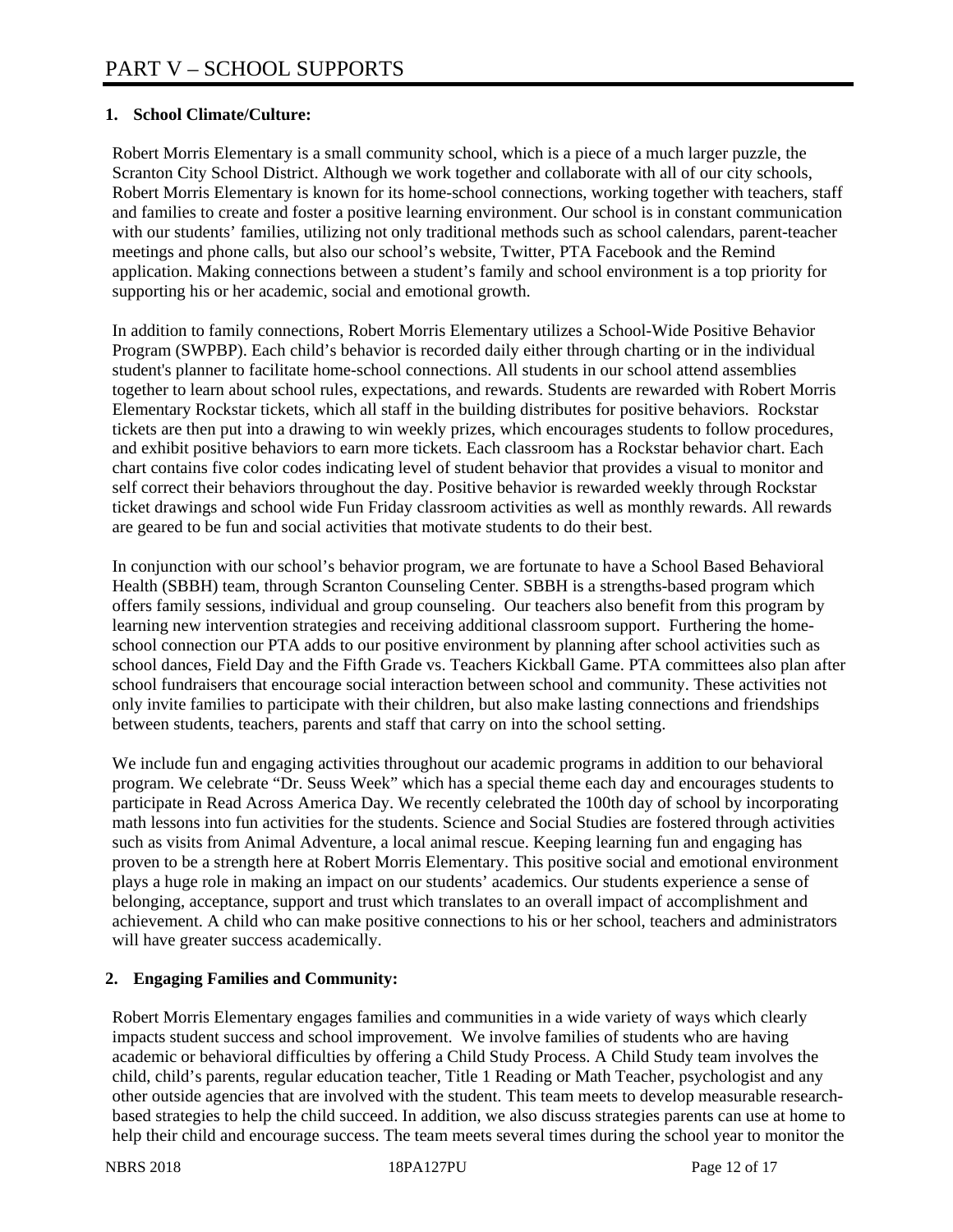child's progress.

As previously mentioned, our SBBH team helps students succeed. The SBBH social workers are directly involved with parents and the teachers so that they can assist students in giving them strategies to make better choices at school, home and in the community. This in turn promotes increased academic and social success.

Practicum students from local universities and volunteer retired teachers work hand in hand with the teachers at Robert Morris Elementary to provide small group and one-on-one assistance to students who are in need of academic support. Due to the proximity of Marywood University to many of our students' homes, the children have the opportunity to participate in free after school tutoring programs. Marywood University also provides young adults to read to the students for Dr. Seuss Week. Volunteers participate in a Senior Pen Pal program with our fifth grade students to promote language arts skills and to establish a connection with a caring senior citizen. Junior Achievement of Northeastern Pennsylvania is a non-profit organization which promotes entrepreneurship, financial literacy and work readiness. Local business leaders and college students involved with this organization teach interactive civic lessons to all of our students. Providing children with positive adult role models is one of our goals at Robert Morris Elementary.

Robert Morris Elementary enhances the overall well-being of its students and their families by promoting a monthly free Local Farmer's Market, as well as a winter coat drive funded through donations by churches and organizations. Medical and dental support services are also available to our students. These programs keep students healthy and alleviate the financial burden that some of our families may encounter. Our students and families donate to several community organizations such as the United Way of Lackawanna County, Pennies for Pediatrics, as well local families in need. This helps students realize that there are others who are less fortunate and that even very young children can help their community in small but important ways. We also promote food drives to help students become good citizens and learn valuable life lessons in contributing to their community.

Robert Morris Elementary is in the heart of the Green Ridge section of Scranton, Pennsylvania. The Green Ridge Business Association (GRBA) partners with our school to assist with various seasonal activities. Together we make Robert Morris Elementary a fun place for students to go to school. The GRBA's financial contributions help fund various programs throughout the year. Local businesses also promote a sense of security and safety for the students. Our neighborhood bank is an evacuation point for the students to go to in the case of an emergency. We conduct evacuation drills to this location so that students and teachers feel prepared in case of an urgent situation. We are a proud neighborhood school, with many teachers living in the same community that their students do. Students know that they are cared for by their teachers because they often attend extra-curricular events that the students participate in, such as sports or theater productions. In conclusion, our deep community ties greatly increase student achievement and school involvement. Students at Robert Morris Elementary have a sense that many people in the community are involved in their educational, social, and emotional well-being.

## **3. Professional Development:**

One of the most important steps the Scranton City School District took to support academic achievement was to align academic standards with our curriculum. Educational professionals attend a variety of inservice training's focused on enhancing the use of ELA and Math strategies. Various programs to support necessary ELA skills include Dynamic Indicators of Basic Early Literacy Skills (DIBELS), Fundations Reading Program, and the Pearson Reading Series. To engage students in higher level math skills, professionals are trained in the Everyday Mathematics Program. Professionals also attend training's through the Northeast Educational Intermediate Unit on learning Pennsylvania's Common Core Standards for ELA and Mathematics.

NBRS 2018 18PA127PU Page 13 of 17 Our district developed an extensive Child Study Process in which teachers have been thoroughly trained. As previously mentioned, this team consists of administrators, teachers, students, parents, psychologists, behavior specialists, and ELA and Math specialists. Our goal is to identify strengths and areas of need for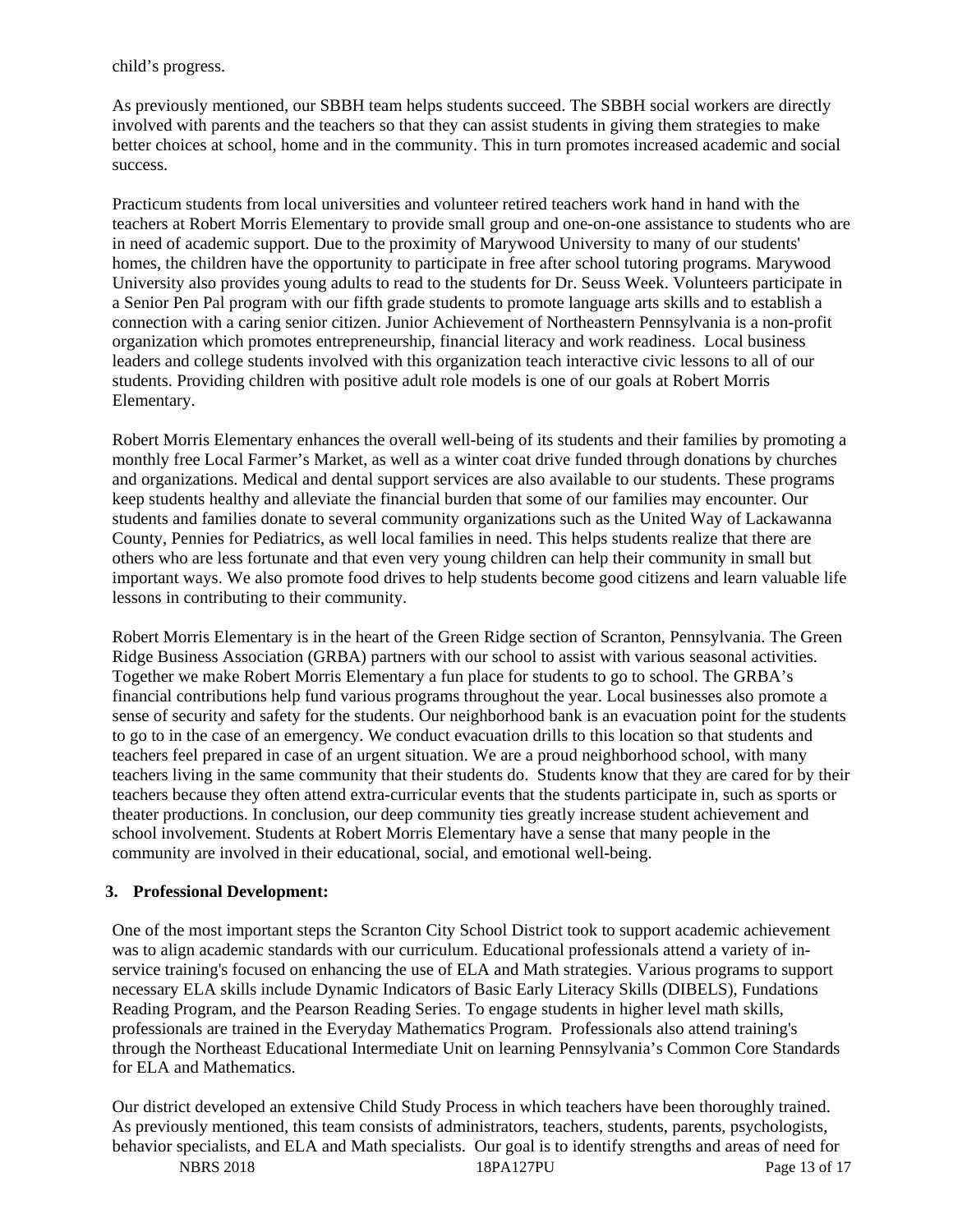students who are having academic and/or behavioral difficulties. This is a lengthy process of gathering data which will be used to make necessary accommodations in the classroom. Scheduling meetings throughout the academic year allows the team to make adjustments to meet the needs of the child.

Medical professionals provide training to ensure the health and welfare of our Robert Morris Elementary students. The training's include Epi-pen and other allergy related issues, Child Abuse Reporting and Poverty Awareness.

The Scranton Federation of Teachers, the local teachers' union, provides a variety of courses that are available to our professionals through Educational Research and Dissemination (ER&D). These courses are designed to deliver the most up to date research based educational practices that focus on enhancing teaching techniques. Various courses offered are Managing Anti-Social Behavior, Instructional Strategies That Work, Thinking Math (K-2), Thinking Math (3-5), Foundations of Effective Teaching, and ELL training. Similarly, professional development in Science has been obtained through grant programs with NASA's educational branch. In this program, teachers learn new and exciting ways of delivering Next Generation Science Standards through exciting STEAM activities. This training correlates with use of the Scranton City School District's STEAM-mobile. Many of our professionals continually further their education by attending local universities and colleges. Perhaps the most important professional development method at Robert Morris Elementary is the collaboration of thoughts, ideas, and teaching methods throughout the various grade levels. Professionals communicate with each other on a daily basis in order to promote optimal student success.

The Scranton School District supports teachers with high quality professional development. Through a structured professional development program to increase the knowledge and skills of the professional staff, the district expects that improved student learning and growth will result. The purpose of the district's professional development plan is to improve the quality of teaching and learning, and to directly align the plan to the comprehensive school improvement processes. Professional development activities take many forms in our school district and draw on knowledge, skills, perspectives, talents and contributions of K-12 educators. Professional development focuses on the knowledge and skill our instructional staff needs to create high levels of learning for all students. The district will provide professional development based on the needs that teachers feel are most pressing and also based on what our current data represents. The district's Professional Development Committee will ensure opportunities that provide appropriate professional growth for its employees. This committee is comprised of a teacher's union selected representatives, administration from different grade levels and district administration. Finally, our district offers our educators the opportunity to participate in our Educational Research and Dissemination Professional Development Program (ER &D) run through our local union, the Scranton Federation of Teachers. This is comprised of our district educators who have been trained in a specific topic area to train and "disseminate" the knowledge and content to our district employees.

## **4. School Leadership:**

The Robert Morris Elementary family has a leadership philosophy that envisions a partnership of students, staff, parents, and the community working together to provide a nurturing, challenging and safe school environment. We are dedicated to ensuring that all children are guided toward achieving individual excellence, appreciating human value, contributing positively to a changing world, and becoming lifelong learners. The faculty and staff are committed to providing an environment where they can meet each child's academic, physical, social, and emotional needs. Robert Morris Elementary is a special place where children are cared for and nurtured daily.

NBRS 2018 18PA127PU Page 14 of 17 The faculty and staff continue to set goals and expectations for students that far exceed the standards set forth by the Pennsylvania Department of Education. Commitment and accountability in maintaining these goals are a priority at Robert Morris Elementary. Our dynamic school offers numerous educational programs for Preschool through fifth grade. We pride ourselves on being a well-functioning team of school and community leaders consisting of: the Principal, Elementary Teachers, Special Education Teachers, Related Arts Teachers, Title 1 Reading and Math Teachers, Speech Therapists, School Psychologists, School Nurses, English Language Learning Teachers, SBBH staff, and Children and Youth Services.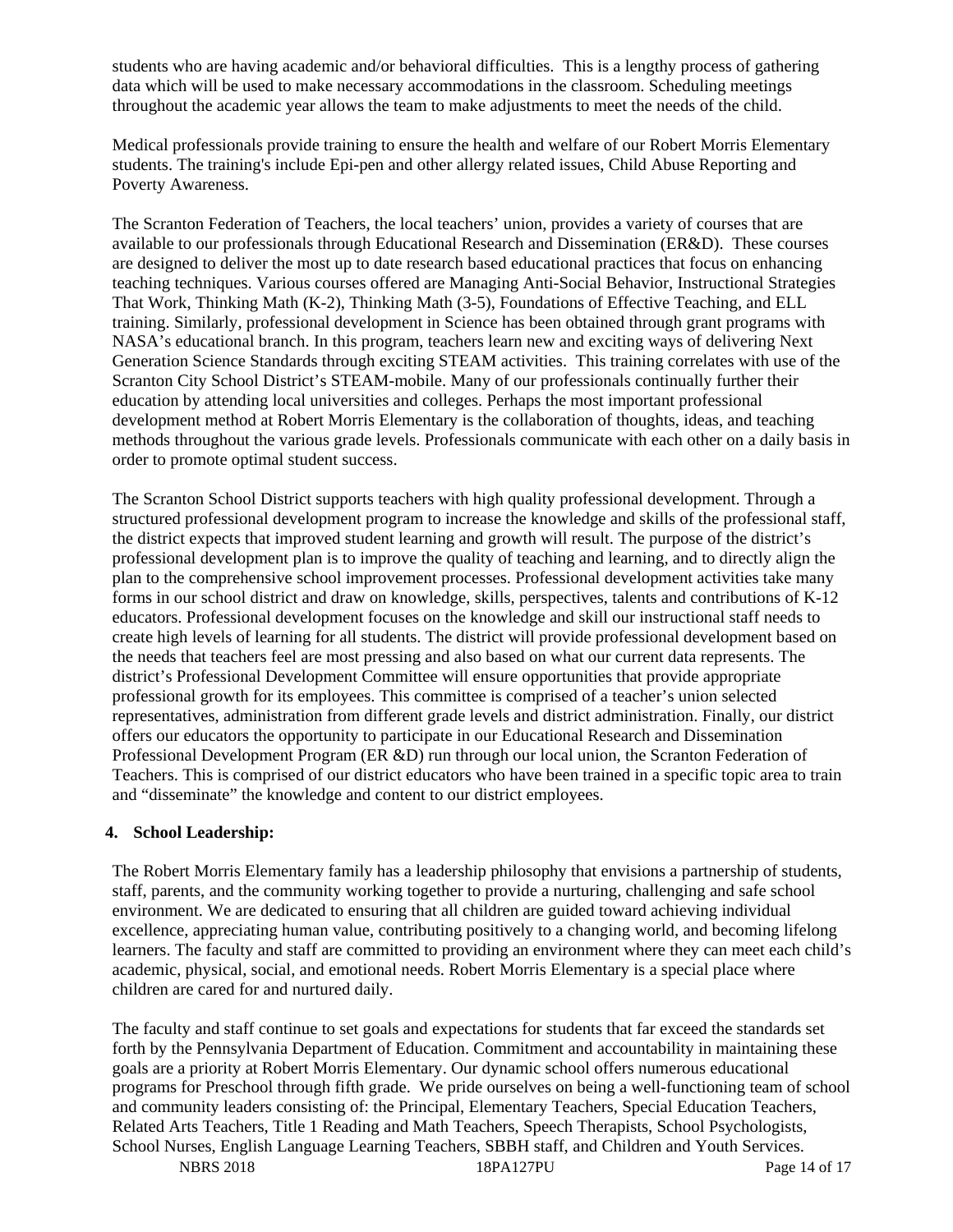Our Principal is presented with many responsibilities throughout the day. He understands the relationship between what he does and the impact on teachers' work, teacher efficiency, and student learning. Our Principal at Robert Morris Elementary models behavior by setting an example for staff and students to follow, which is consistent with his values. As a leader, he inspires our school community with a vision of the future. He promotes cooperation among staff and assists them to work together toward common goals. He expects excellence, quality, and high performance on the part of the staff in order to improve student learning. Our Principal supports the faculty and staff by not only respecting their thoughts and concerns but by also actively seeking opinions, and by challenging them to continually improve upon their work to meet the needs of each student in the school. Additionally, all district principals meet every month to discuss progress and share strategies and activities that have been effective in promoting student growth. There is no official "Leadership Team" in the building due to the small size of Robert Morris Elementary School, however many teachers often go above and beyond their normal workday to assist the principal in making this an outstanding educational experience for all students. The Principal also reaches out to aspiring educational leaders and includes them in daily school building responsibilities.